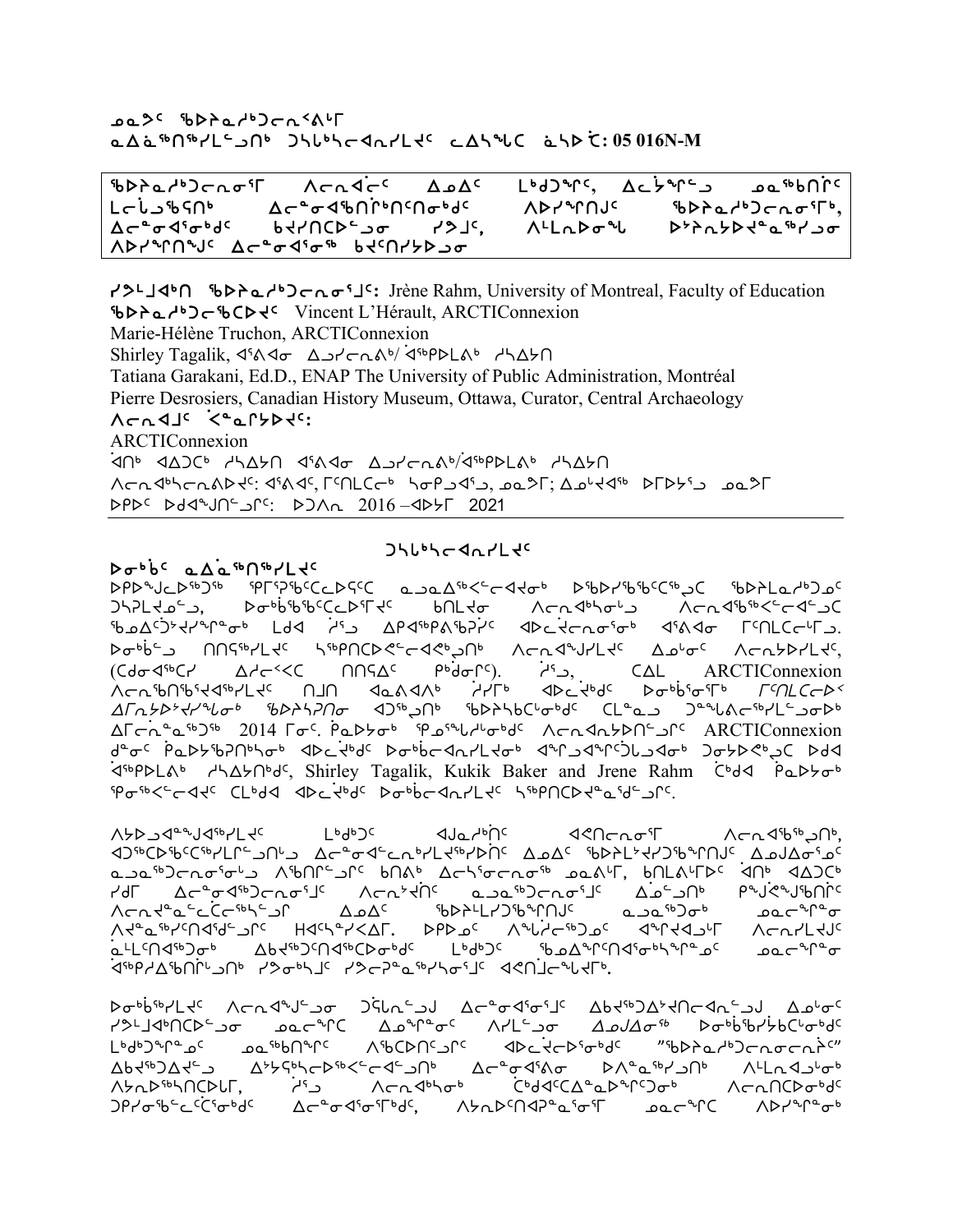## 

(FROSC) P44Lbbcs-2020 JS NOSb2Lts dco CAbo Acaponscless **SUP a THORY DECTORY ACTIONALLY ANTHON COLL CONDUCTS** 

᠘ᡄᡄ᠊ᢂ᠋ᡙ᠘ᢩ᠄ᠴ᠐᠂᠂᠂᠂᠂᠂᠂᠂᠂᠂᠂᠂᠂᠂᠂᠂᠂᠂᠂<br>᠘ᡄᡄᢂᠾᢞ᠘ᠳ᠉᠂᠃᠃᠂᠂᠂᠂᠂᠂᠂᠂᠂᠂᠂᠂᠂᠂᠂᠂᠂᠂᠂᠂᠂᠂᠂᠂᠂<br>᠘ᡄᡄᢂᠾᢞ᠘ᠪ ᠕᠆ᡄ᠉ᢩᠵᢄ᠆᠄ᡎᠫᠬᡗᡆ᠑᠂᠂᠐ᢂ᠀᠆᠄᠈ᠻ᠅ᢣᡳᢄᠾ᠈᠂᠀ᢥ᠀ᠾ᠈᠂᠀ᢥ᠀᠆᠀ᢣ᠀ᢥ<br>ᡕ᠆᠘ᢞᢎᢄ᠆ᠻᢥᡩᢄ᠇᠗ᡁ᠑᠂᠂᠐᠕᠀᠖᠆᠈᠙᠕᠗᠀ᢞ᠖ᢣ᠘᠂᠈᠐ᡕ᠈ᡤ᠆᠀ᢆᢣ᠘᠆᠂᠈ᡫ᠓ᡤ᠙ᡅ᠒ᠻ᠅ᡗᡳ᠘ᡗ ᠕ᡃ᠍ᡃᢐᢗᢂ᠋ᡕᢇ᠙᠘ᢣ᠗ᢣᠾ᠘ᢅ᠂᠘ᡕ᠆᠗᠂᠕ᡕᡅᢂᠾ᠅ᢆ᠕ᡊᡉ᠅ᢂ᠘ᡫ᠈ᠪᡉ᠅ᢥ᠕ᢣ᠘᠃᠗᠖ᡄ ᠌ᡆᡠᡋᡳ᠘ᠳ᠈ᢣᠾᢂᢣᡊᡰᢂᢣᡗᢄ᠊᠐ᡫ᠉ᠲ᠑ᢞᡃᢗᢂ᠗ᢞ᠐ᢞᠲᢂᢣᠾ᠉ᠲ᠀ᢞᠾᡗᢣ᠙᠊ᠾ᠗ᢞ᠈ᢣᡗ᠓ᢝ᠈ᢉ᠓ᢞᢣ᠓<br>᠀ᠿᢝ᠓ᢞ᠂ᡗᢣ᠕ᢣ᠗᠅᠀ᢞ᠉᠓ᢣᠾ᠓ᢞᠾ᠘ᢞᢀᠰ᠕ᢣ᠈ᡒᠾ᠂᠈ᢔ᠒ᢣ᠅᠕ᡔ᠓ᢣᠰ᠓ᠱ **JPPDI SDGSSDDUC** 

Yauqapa<sup>s</sup>Up Yar14pUCDSL4a Poc<sub>c</sub>rC VDScLUNc VP4apJQs4UpeUqeQq ᠕ᢂ᠕᠕ᢂ᠕᠉᠂᠀ᢀ᠊ᢇᠶ᠅᠕᠅᠕᠅᠕᠅᠕ᢀ᠕᠅᠀ᠰ᠙᠈ᠻ᠂ᡗ᠕ᡤ᠙ᡭᠻ᠂᠕᠉ᠰᡪᡏᡕᢥ᠂᠕᠉ᠰᡪᡐ᠕ᡭ L<sup>b</sup>d<sup>b</sup>) $\Gamma^{\iota} \sigma^{\iota}$  par<sup>e</sup>r<sup>e</sup>o

<u>
</u> *ב*יּל A-הל<sup>ת</sup>ּעליל<sup>ב</sup> הליבון ל<sup>קו</sup>וויוליס לייב לתלומות היו לייב האליכון היו לייב לייב לייב לייב לייב לייב לייב ᠊ᢩᠣ<sup>᠋ᡐ</sup>ᡃᠦ᠘<sup>ᡐ</sup>ᡆᡄᡅ᠈ᢖᡉᢇᢧᡳ᠌᠘ᡕ᠘ᠢ᠖ᢣ᠑ᢞᢇᠳ᠅ᡉ᠂᠗᠘ᠸᢇ᠑᠊ᠰ᠘ᠳ᠙ᠾ᠘ᠾᠾᠾᡈ᠈ᡗᡆ᠐ᢞᠾ ᠰ᠀ᢣᠰᠾ᠂᠗᠆ᢐ᠖᠂᠂᠂᠂᠂᠂᠂᠂᠂᠂᠀᠆᠈᠂᠂᠀᠆᠈ᡴ᠅᠀᠀᠀᠂᠀<br>᠕ᡧᢄᢣ᠀ᢥᠾ᠗᠅᠀᠐᠅᠀ᢉ᠅᠀᠐᠅᠀ᠱ᠐ᢣ᠙ᡕᠾ᠅᠀ᢜ᠐ᢣ᠀ᡁ᠅᠀ᡮ᠈᠀ᠻᢄᡗᡳ᠉᠅᠀᠅᠀᠅᠀᠅᠀ *SAJQYPQqCLP9p)*C VCVZVbpp/p/C SLALC 37000 DOCpp DCQpp

Δσ<sup>α</sup>σ42Υασε Δσ<sup>α</sup>σ4εΟλασφορ άρης αδοςη Αρεγιής Δοδς Αργερης <sup>2</sup>טרת ב-2014 היאראינישן של האדיס ה-2012 היה ה-2013 ה-2014 ה-2016 ᠬᢞ᠆ᡕᢦᡅᠮ᠉᠂ᢣᢦᡰ᠑ᡏᢣ᠑ᡏᢣᢂ᠂᠂ᢠᢄᡔᢦᡁ᠂᠘ᠪᢋᡃ᠉᠑᠘᠆ᠣᢁ᠂ᢦ᠕ᡕ᠊ᢂ᠂᠕ᡔᢄᢣᢂᠾ᠉ᡉᡄᢞ᠒<br>ᡢᡔᢄ᠇ᢦᡌᢪ᠉᠗᠘ᢞ᠈᠉᠕ᢣᡌᡷᢂ᠂᠀᠅ᢄᠻᡷᢂᡏ᠗ᠪᢋᡃ᠉ᡗᡄ᠍ᠫᢍᡱᠴᠥ᠂᠀ᠺᠬᢂ᠅᠕ᢣᢂᢣᡀ᠉ ᡃᡋᢂᢂ᠕ᠣ᠙᠕ᡆ᠑᠂᠕ᡛ᠌᠂ᠾ᠅᠕ᡦ᠂᠂᠕ᠪᠻᡪᡏᡪᡘᢥ᠂᠂᠀ᠾ᠅᠕᠔᠅᠘᠅᠘᠅ ϽϞϷͰʹჼͼϹϷͶͼͶϤͼͳϾͺͺͺϷϤϞʹͿͼϧͻͼϞϷͶϿͼͺͺʹʹʹͶϹͳϨʹͺͺͺϓϘϹϹϷͶϤͼϭͳϹͺͺϓϹϧͼϤͼϾϷϤͼϹϒϧϻϽͼ **BDACAPUPS 20 ACCLA CAPAS LPAPIC SALALAR CALICAR CARS LAO ለ**৮n**D**<sup>ና</sup>ኮ\σ՟ի ለመገኘው ለሮትመልክ ለማግኘት ለመግኘት ለመግኘት ለማግኘት ለመግኘት **ADYSF<sup>bdc</sup> Ac<sup>a</sup>o<PYAoSFb** 

ᡃᢐᢂᢣ᠘ᡕ᠌ᡩᠣᡃᢐ᠋ᡰᢄ᠂ᡏ᠕ᢣᠲᢄᡄᢗᡬᢄᡨᢐᡄ᠆ᡗᠴ᠓᠂ᠾ᠘᠂᠗ᡆᡄ᠊ᢞ᠋ᡗ᠊ᢐ᠂᠂ᠾᡱ᠕᠘ᢋ᠅᠑ᠻ᠂᠕ᢗᠻᡃᡨ᠕ᡩ᠖ᢜᠾᢁᢐ ᠍<br>᠘ᡕ᠆ᢆᠣ᠊ᡏ᠋ᡃᢛᢅᠸ᠆ᢆᡕ᠆ᡆᠾᢣᢅᡃᢛᢕᠾ᠆ᢆ᠂᠆ᢅ᠆ᢅ᠆ᢅ᠘ᢣ᠋᠘ᡗᡰᢣᡃᠠᠢᡊᢂᡑᢣᢕᡰ᠌᠉᠂᠄ᡖ᠆ᢆᡠᢈ᠖᠂᠘ᡕ᠆ᢜᠣ᠙ᡳᠰ᠓ᢗ<br>᠕᠍᠋ᡆ᠂ᡕᡄᢅᢈᢗᡶ᠉ᡃᡪᢂᢅ᠘ᠳ᠅᠆ᢅ᠂᠆ᢅ᠆᠆ᢅ᠕ᢣ᠘ᡗᡰᢣ᠉ᢣᡳᡄᢂ᠅ᠪ ᠄ᡃ᠖ᢂᢣᠲᢄᡔᢗᢆᡏᢎ᠉ᢆ᠆᠘᠂ᡗᡆ᠙᠓ᡧ᠖᠄᠉ᡔ᠄ᢆᡉᢀᡃ᠖᠆᠘ᢐ᠖᠘᠂᠕ᠸ᠘᠂ᡇᢂᢣᢂᢐ᠉᠂ᢉᢍᢆᡳᢄ᠆ᢄᢗᢆᠻ᠅ᢆᠣ᠅᠆ᢅ ᡃ᠍᠍᠍᠊ᢐ᠘ᡕ᠆ᢂ᠘ᢣ᠘ᡆ᠅᠕ᢣᢣ᠙ᡆᢀ᠂᠖ᠴ᠖᠆ᡁ᠆ᠾ᠅ᢐ᠆᠀ᠰᢀ᠂᠐ᡰᡪ᠙ᢣ᠑᠘ᢐᢂᠻ᠂᠕᠘ᡕᡗᢂᠾ᠀  $CAL \rightarrow$ ᠘ᡕ᠋᠌᠌ᡱ᠊ᡉᡏ᠕ᢣᡇᢂ᠘ᠾ᠈᠖ᠴ᠖ᢧ᠖ᡓ᠖ᡓᡉᢄᡆ᠆᠂ᡘᢦᡃ᠗᠂ᡗᢋ᠅᠋ᢍ᠘ᢞᢧᡬ᠂᠘ᢞᠾ᠆᠑᠓ᢀ᠂᠘ᡬ᠆ᡑ᠖ ᡕᡏ᠆ᢆᢣᢂᢣᡏᡏᡏᡏᡏᡏᡏᡏᡏᡏᡏᡏᡏᡏᡏᡏᡏᡏᡏᡏᡏᡏᡏᡏᡏᡏᡏᡏ<br>᠘ᡕ᠆ᡆᡏ᠉᠓ᡔᡗ᠗ᡁ᠆ᠾᢂᡁ᠐ᢣ᠘ᢣ᠕ᢣᢄᢣ᠕ᡔᡗᢥ<br>᠕ᠸ᠆ᡏ᠉᠗ᠻ᠅᠓ᢣ᠑ᢉ᠅᠓ᢣ᠓ᢣ᠒ᠢ᠉ᠻ᠓᠅ᢔ᠗ᢣᠾ CALACDSOC <BD<<GLACD{LCD}}CALACD{P}}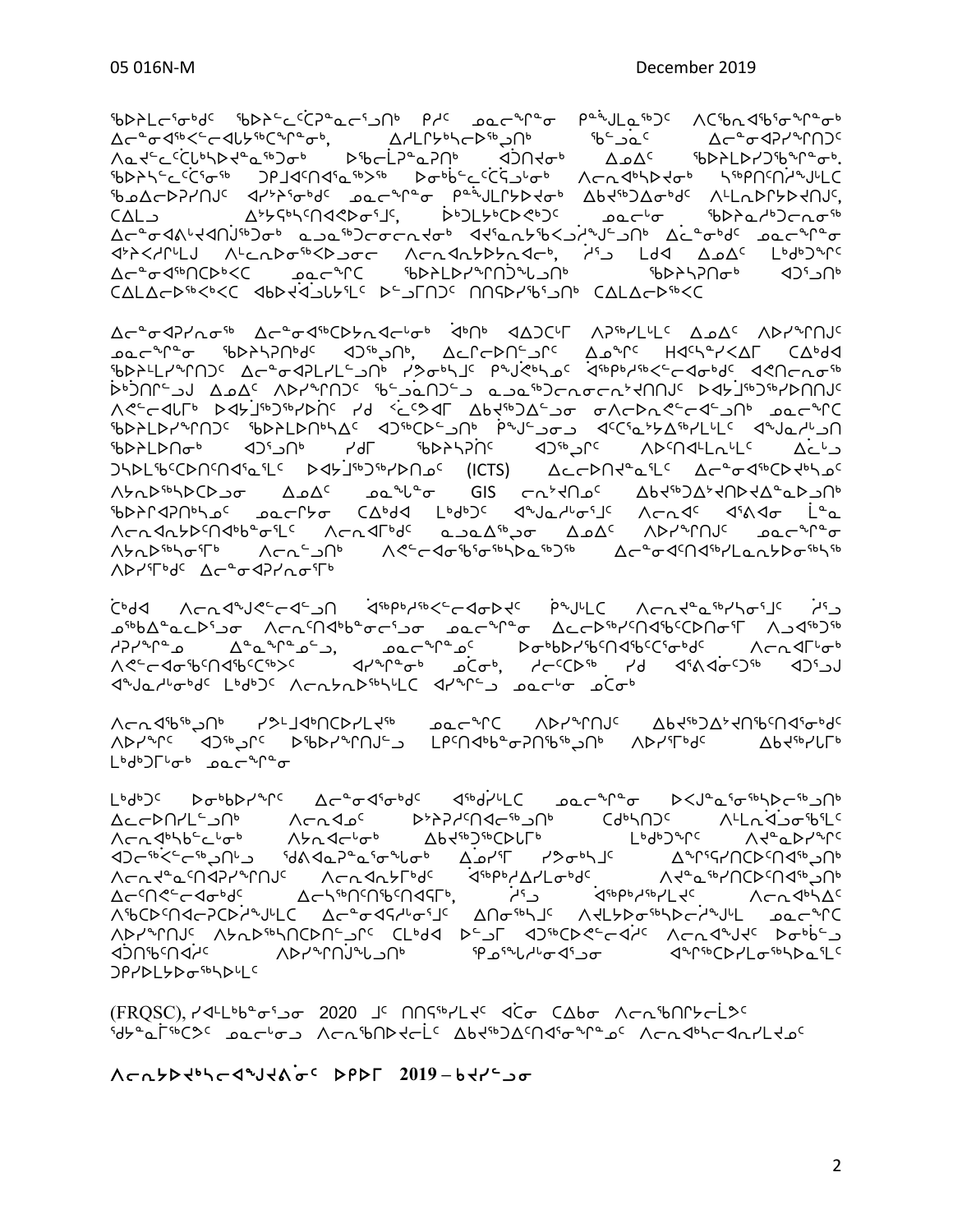# b%cLlcDso<sup>%</sup>

Rahm, J. et al. (Tagalik, S., Billard, G., Anoee, E., l'Hérault, V., Truchon, M.-H.) (2019).  $\sigma$ ללכון בעשל נולקיטירים הסיכרון מריים מאליכי אריים אלי  $\Delta$ ←Ê d<sup>46</sup><<⊢d<sup>a</sup>n<sup>®</sup>d is been been (nother below). Revue de *la persévérance et de la réussite scolaires chez les premiers peuples*, 3, 102-105. http://colloques.uqac.ca/prscpp/files/2019/04/Rahm\_Tagalik\_Baker\_Billard\_Bell\_Anoee\_LH %C3%A9rault\_Truchon\_AN.pdf

# b%cLLc4n1Ltc Jo5btc(Prip5btc)

Rahm, J., Tagalik, S., & Baker, K. (sco]mzw5 eu3D/sJ5). m4f4g5 kNu ]kymcbsQs6n6g5 ward ware water water water water water was a c<sup>o</sup> %DASSoFb DPACOGESARE ON<sup>66</sup>bOUS SPACAFO-Capped In J. Adams, M.-C. Shanahan, & M. Takeuchi (Eds.), *Epistemologies in the learning sciences*. New York, Springer. gi/su]ymJ5 kFWE 2019.

## bዄcLlcଏռ/Lt⊂ ∢ጋ∆≞ჲዖ™Ո®CDσ私 Ddoฟ

- L'Hérault V., Tagalik, S., Anoee, E., Baker, K., Bell, J., Billard, G., Truchon, M. H., Rahm, J., Karetak<sup>,</sup> J., L<sup>6</sup>d<sup>6</sup>D <sub>2</sub><sup>c</sup> Δ<sup>α</sup>α<sup>φ</sup><sup>α</sup><sub>2</sub><sup>5</sup>, Δ<sup>α</sup>α<sup>56</sup>: Δ*αλ*<sub>2</sub><sup>6</sup>: Δ*αλ*<sub>2</sub><sup>6</sup>: Δ<sup>L</sup>ΓJ<sup>c</sup> Δ<sup>b</sup>ΛΓM<Γ<Γ<sup>16</sup> ω<sub>σε</sub> Δσ<sup>2</sup>σ<Γ<sup>4</sup>ο<sup>4</sup> Δε<sup>ρ</sup> Λε<sup>ρι</sup>λβίι ωδε
- Rahm, J., Tagalik, S., Anaviapik Soucie, T., L'Hérault, V., & Truchon, M. H.,  $L^6d^62^6$ **sac<sup>h</sup>L**es dival LiUCGLD (d) and the white was appeared to the control of the control of the control of the con s0p5txoEs6nsttA5 tt6vtA5 wk[k5 yK7jx4tbs9li x?toEi4f5 kNoqb WsyqtA5 r8amQ/q9l*.*

# si4]vi4 eu3Dt5ti6**–** cspNh4ym/i4

- Tagalik, S., Baker, K., & Rahm, J. (<notion). <<notion=1</a>ToEi3u various- $\Lambda$  $^{56}$  $^{1}$  $\sigma$ <sup>56</sup>  $\Delta$ ه $\Delta$ <sup>c</sup> مع $^{9}$ ل $\sigma$  ( $\Delta$  $\sigma$  $^{9}$   $\sigma$   $\Lambda$   $\sigma$  $^{10}$   $\sigma$  $\sigma$  $\sigma$  $\Lambda$ ) ( $\Delta$  $\sigma$  $\sigma$  $\sigma$  $\Lambda$ ) ( $\Delta$  $\sigma$  $\sigma$  $\sigma$  $\Lambda$ ) ( $\Delta$  $\sigma$  $\sigma$  $\Lambda$ ) ( $\Delta$  $\sigma$  $\sigma$  $\Lambda$ ) ( $\Delta$  $\sigma$  $\Lambda$ ) ( $\Delta$  $\sigma$  $\Lambda$ ) ( $\$  $b \cap L \sigma$ <sup>5</sup>  $j \in \mathcal{A}$ sbpb<sub>c</sub>15b  $a \in \mathcal{A}$  and  $c$ . Brandt,  $b \mathcal{L}$  becase  $a \in \mathcal{A}$ s and  $a \in \mathcal{A}$ NlN6goEi3l xsMsyEi3l x?toEi4f5 wo8ixZw5 w0/Zw, hvz]i5 beds of the serve of the cost of the cost of the cost of the cost of the cost of the cost of the cost of the c 5b>2db) cn λ<sup>2</sup>b<sup>2</sup>σ, San Francisco, CA: LΔ<sup>2</sup>J c<sup>5b</sup> <<sup>c</sup> 2020.
- Rahm, J., Anaviapik-Soucie, T., Kidd, J. L'Hérault, V., Jonathan Pitseolak, J. & Shirley Tagalik, S. & Kativik Ilisarniliriniq (2019).  $\Delta \Delta f/\Delta f$   $\Delta \Delta f$  is ideal is in the  $\Delta \Delta f$  $\Lambda$ Dr' $T$ bd $\zeta$  as $\Lambda$ cho $\sigma$  $\tau$  bl $\Lambda$ D $\sigma$   $\Delta$   $\Delta$ c $\zeta$ a $\tau$ b $\Delta$ Λση Δ<sup>6</sup>ίσ<sup>υ</sup> 60 Κου βίλλι<sup>σ</sup>ίσ<sup>το</sup> ΔοΔ<sup>ς</sup> Δσ<sup>α</sup>σ Δίστη <sup>γ</sup>τιλι<sup>α</sup>σ υΠ το ΣΔύσ si4vsyst9lQ5, Montreal, sgWEu, mfx si4vsys9lt4
	- Bth36b16<sup>-56</sup>: Lbdb)<sup>c</sup> SBALSNA-sbN<sup>c</sup> and acn-nof bLADd<sup>a</sup>ash/of Shirley Tagalik, <br />  $\forall A$ bharka handa harka hasalah
	- $\Delta a e^{-\gamma} \delta \sigma b L^{\lambda b}$  Tim Anaviapik Soucie & Vincent L'Hérault, ARCTIConnexion
	- bnLat Achi Tangi Apac ana<sup>sb</sup>ocate the Music Spelby and C  $\Delta \subset \sigma^2 \sigma$   $\langle 5 \rangle$   $\subset \sim \sim$  Charlie Nowkawalk & Loïc Fauteux-Goulet, Kativik Ilisarniliriniq
	- Lbdb)< bLAD<4a4bd5 and<br/>G and<br/>C and the Lbdb)<br/>C acapt  $ACb \sim 4b$ <sup>6</sup> $\sim$ <sup>2</sup> $\sim$  Jackie Kidd, Arctic Eider

Rahm, J., Kidd, J., Tagalik, S., L'Hérault, V., & Soucie, T. (2019).  $\sigma$  $\sim$   $\sigma$  $\sim$  $\sigma$  $\sim$   $\sigma$  $\sim$   $\sigma$  $\sim$   $\sigma$  $\sim$   $\sigma$  $\sim$   $\sigma$  $\Delta$ <sup>r</sup>j /dj j:  $\Delta$ /cMo<sup>6</sup> STEM  $\Delta$ c  $\sigma$   $\sigma$ <sup>66</sup>  $C$ b  $\sigma$   $\sigma$ <sup>6</sup>  $\Delta$   $\sigma$   $\Delta$   $\sigma$   $\sigma$   $\sigma$   $\sigma$   $\sigma$   $\sigma$   $\sigma$   $\sigma$   $\sigma$   $\sigma$   $\sigma$   $\sigma$   $\sigma$   $\sigma$   $\sigma$   $\sigma$   $\sigma$   $\sigma$   $\sigma$   $\sigma$ wo8ix3Fi kNF[u: si4vic3li WctQlA Kidd, at the *Canadian Society for the*